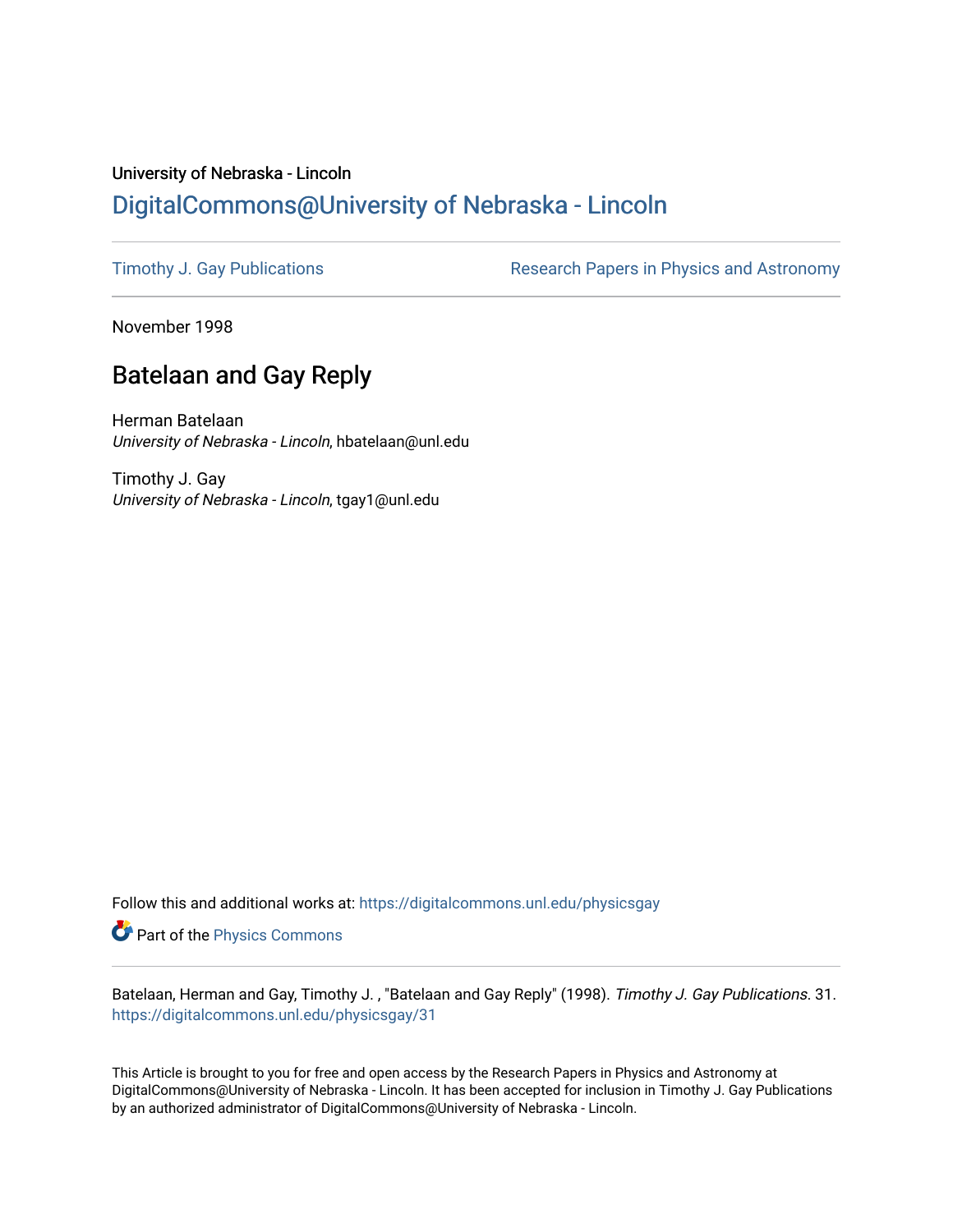**Batelaan and Gay Reply:** In their Comment [1] to our Letter [2], Rutherford and Grobe first disagree with our conclusion that "a tabletop Stern-Gerlach filter is feasible." Given our estimate of the throughput for such a device,  $\sim 0.3$  electrons/s, we were clearly not proposing it as an alternative to standard polarized electron sources  $(\sim)10^{15}$  electrons/s). The main argument for "feasibility" is based on the relatively low currents required to establish the solenoidal magnetic field (5 A)—hence the use of the word "tabletop" in the abstract. In retrospect, a better statement would have been that "experimental demonstration of such a spin-splitting effect may be possible." No mention was made of space charge effects because they are negligible for the extremely low beam currents in question.

Their second objection appears to be based on a misunderstanding of the initial conditions we used in our simulations. The results presented in our paper considered *only* the extreme quantum limit, i.e.,  $\Delta x \Delta p = \hbar/2$  (albeit with varying values of  $\Delta p$  and  $\Delta x$ ). The measure of spin separation we provide is not quantitative but graphical and is shown in Fig. 2 of Ref. [2]. We certainly agree that as one moves away from the extreme quantum limit the spin separation will disappear.

Finally, they infer a general prohibition against transverse spin separation from our statement that spin splitting is completely blurred by "transverse Stern-Gerlach magnet(s)." However, our references indicate that we were considering only the specific case of a standard Stern-Gerlach magnet discussed in most textbooks.

This work was supported by NSF Grant No. PHY-9732258.

H. Batelaan and T. J. Gay Behlen Laboratory of Physics University of Nebraska Lincoln, Nebraska 68588-0111

Received 11 September 1998 [S0031-9007(98)07654-6] PACS numbers: 03.65.Bz, 14.60.Cd, 34.80.Nz

- [1] G. H. Rutherford and R. Grobe, preceding Comment, Phys. Rev. Lett. **81**, 4772 (1998).
- [2] H. Batelaan, T. J. Gay, and J. J. Schwendiman, Phys. Rev. Lett. **79**, 4517 (1997).